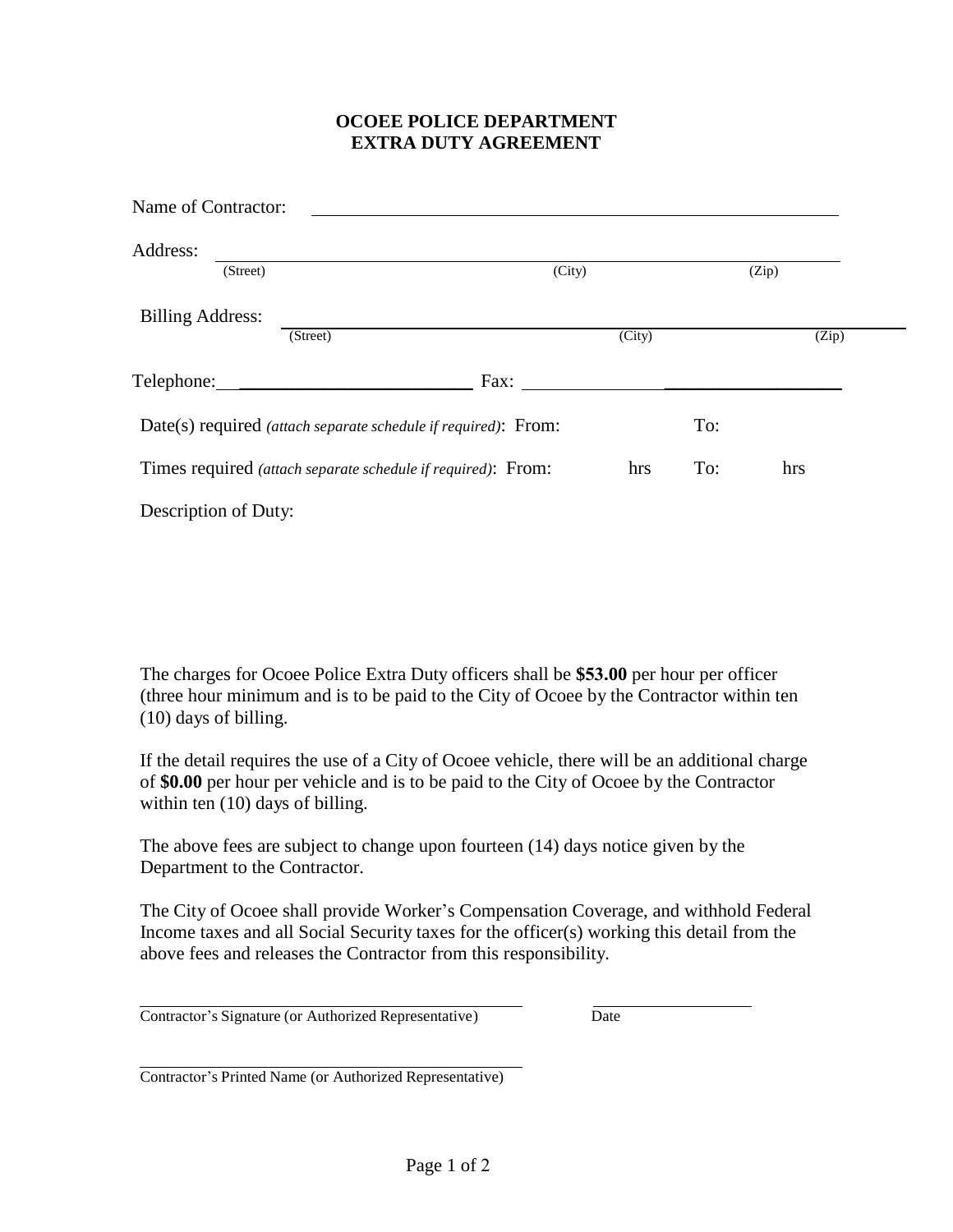(Continued)

## **OCOEE POLICE DEPARTMENT EXTRA DUTY AGREEMENT**

The Ocoee Police Department may cancel the agreement at any time with or without notice if deemed necessary by the Department.

The Contractor may cancel the agreement or change service hours by contacting the Extra Duty Administrator at the Ocoee Police Department more than twenty four hours in advance of the time of the next scheduled shift.

Cancellation by the Contractor less than twenty four hours prior to start of the next schedule shift may result in the Contractor being liable for three hours prior to the start of the next schedule shift may result in the Contractor being liable for three hours minimum pay per officer affected by the cancellation.

Ocoee Police Officers performing under the terms of this agreement shall be considered on duty as officers of the City of Ocoee and their principal responsibility shall be to the Department and to the general public. Any detail under this agreement shall terminate in the event of an emergency or in a situation in which an officer deems it appropriate to respond to a call for the protection of the public safety. If an officer is away from the detail for more than fifteen minutes, then the Contractor will not be billed for the time that the officer is away from the detail. The detail will not be demeaning to the officer nor will it be allowed to reflect negatively on the Police Department.

Contractor's Signature (or Authorized Representative) Date

Contractor's Printed Name (or Authorized Representative)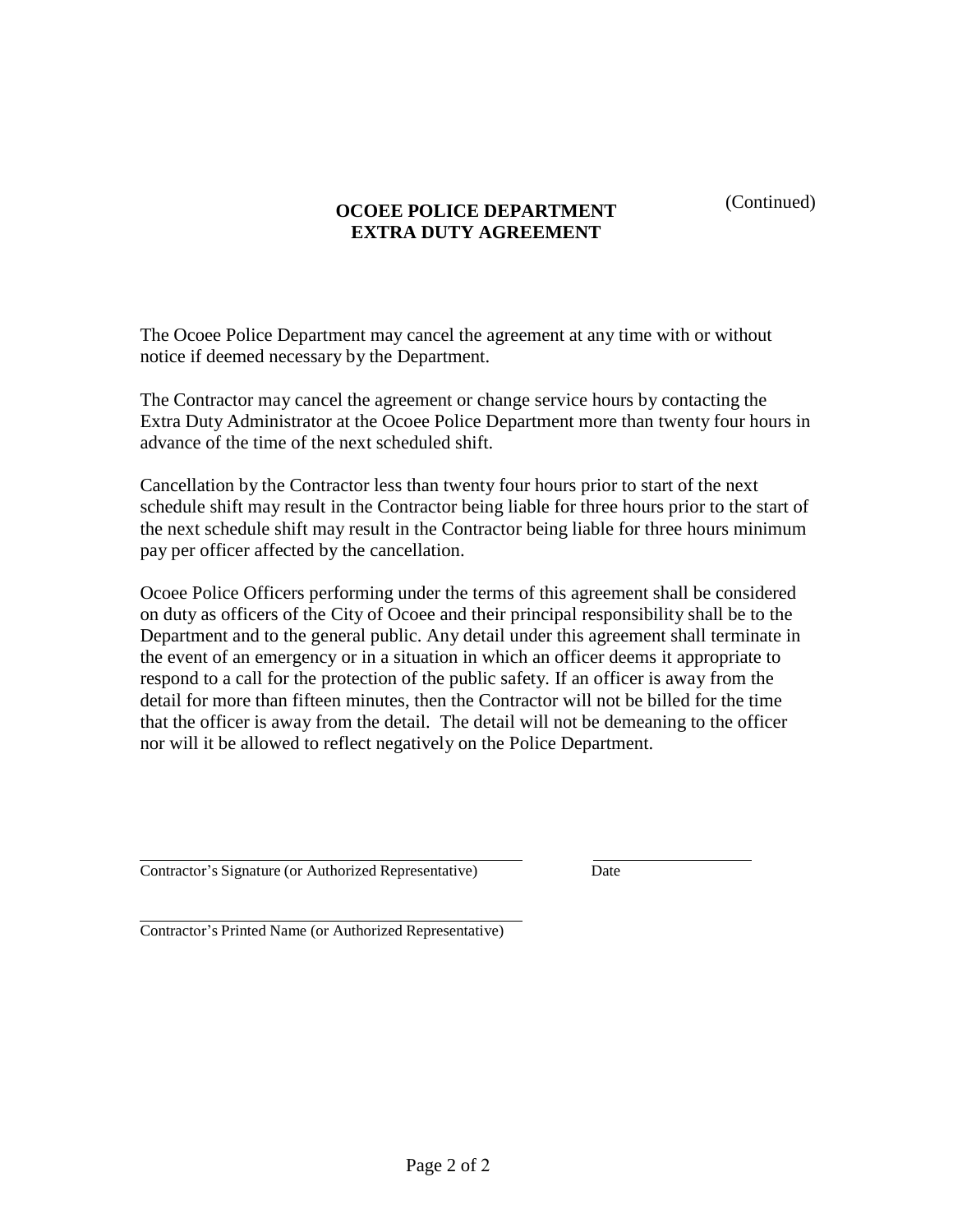

**Mayor Rusty Johnson**

**Commissioners Larry Brinson, Sr. District 1**

**Rosemary Wilsen District 2**

**Richard Firstner District 3**

**George Oliver III District 4**

**City Manager Robert D. Frank**

**Chief of Police Saima Plasencia**

## Greetings,

We appreciate the opportunity to provide you with extra duty police officers. Rates are subject to change upon fourteen days' notice given by the Department to the Contractor.

Effective rate change date: January 24, 2022

Officer per hour: \$53.00 Officer per hour (Holiday Shift): \$64.00

Supervisor per hour: \$58.00 Supervisor per hour (Holiday Shift): \$69.00

The City of Ocoee recognized holidays is as follows:

- 1) New Year's Day (dayshift only)
- 2) Martin Luther King, Jr. Day
- 3) Memorial Day
- 4) Independence Day
- 5) Labor Day
- 6) Thanksgiving Day
- 7) Day after Thanksgiving
- 8) Christmas Eve
- 9) Christmas Day
- 10) New Year's Eve (nightshift only)

The above listed rates include employer's contribution to Social Security and Worker's Compensation insurance, administrative fee and equipment usage fee.

Please contact me if you have any questions or concerns.

Thank you.

Jessica Serrao Administrative Assistant 407.905.3160 x 3054 JSerrao@ocoee.org